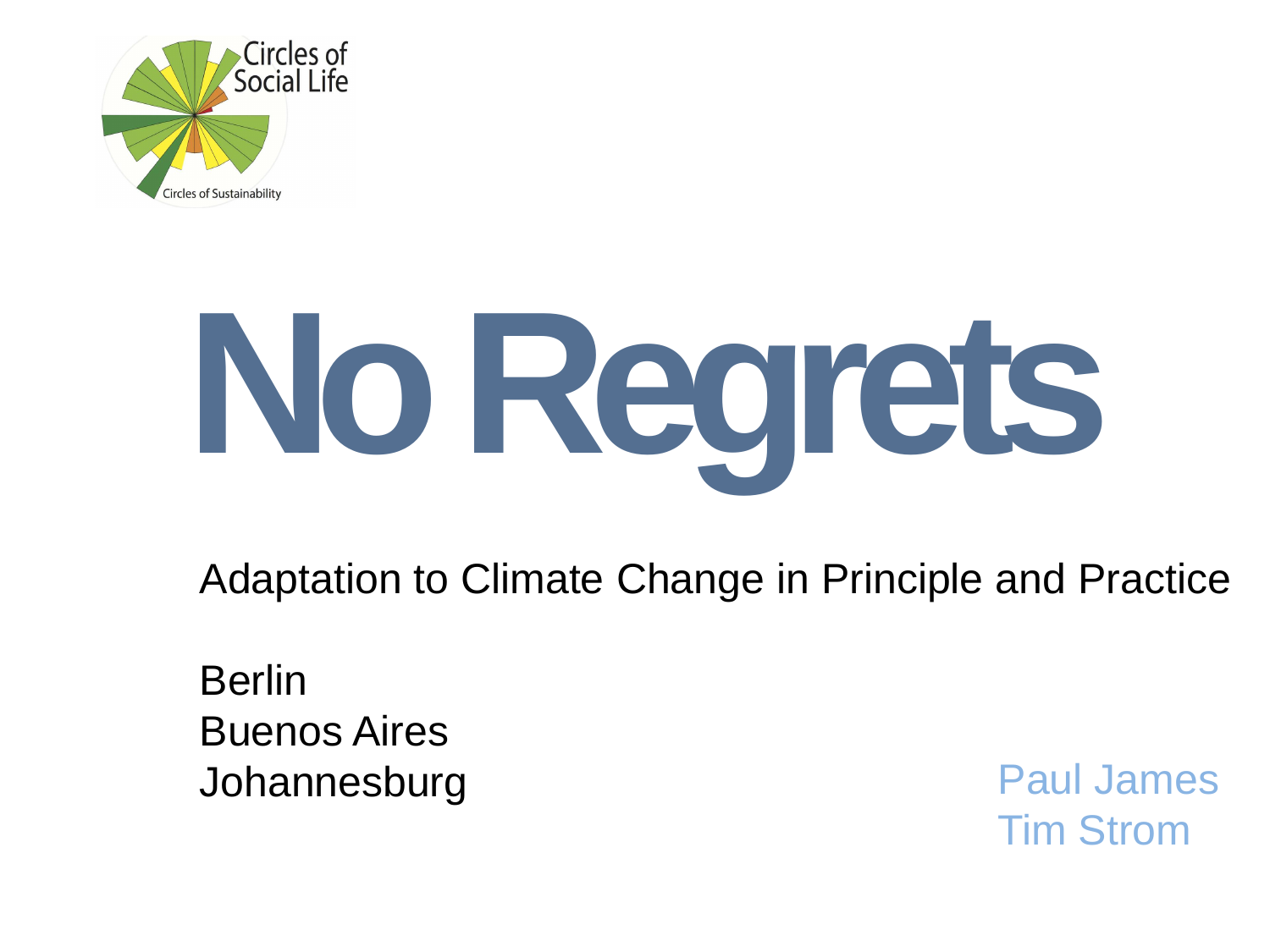From pragmatics to principles and passions …

And back again.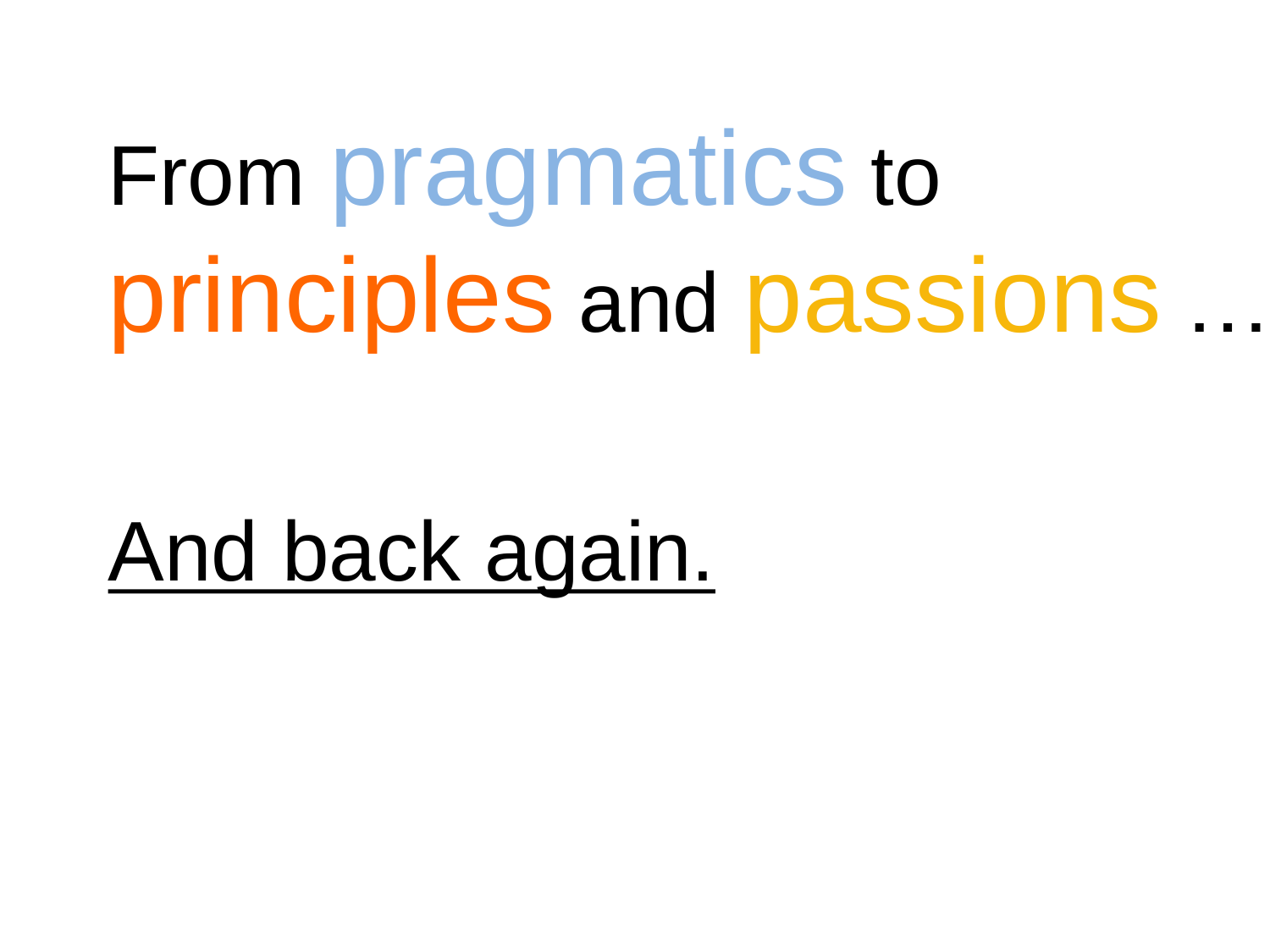# Pragmatics I: Vulnerabilities

# • Berlin

- **Heat-island effect in summer**
- Lower regional rainfall volumes and lower inflows  $\rightarrow$  Water shortages in the summer.
- Buenos Aires

Flooding: Maldonada – 'invisible river'

- Johannesburg
- Increase in Heat-Related Deaths
- Biodiversity Impacts on Disease Vectors e.g., malaria, cholera
- Increased Risk of Urban Flooding
- **Disruption to Water Security**
- Climate Refugees and Migrants

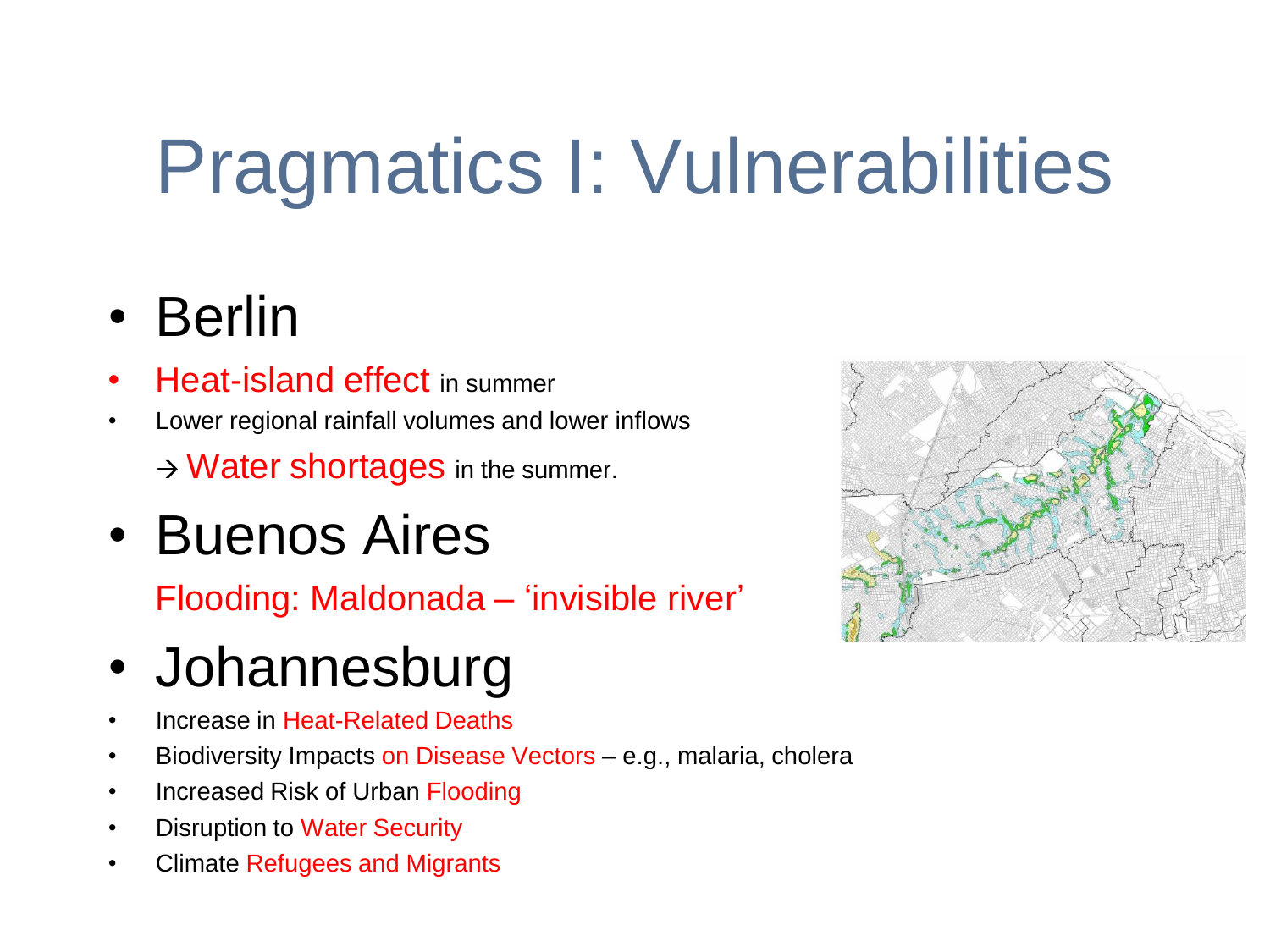# Pragmatics II. Action

# Berlin

- *Climate Neutral Berlin, 2050,* launched by Mayor Michael Muller in 2014.
- 85 per cent climate reduction by 2050 in relation to carbon emissions in 1990.

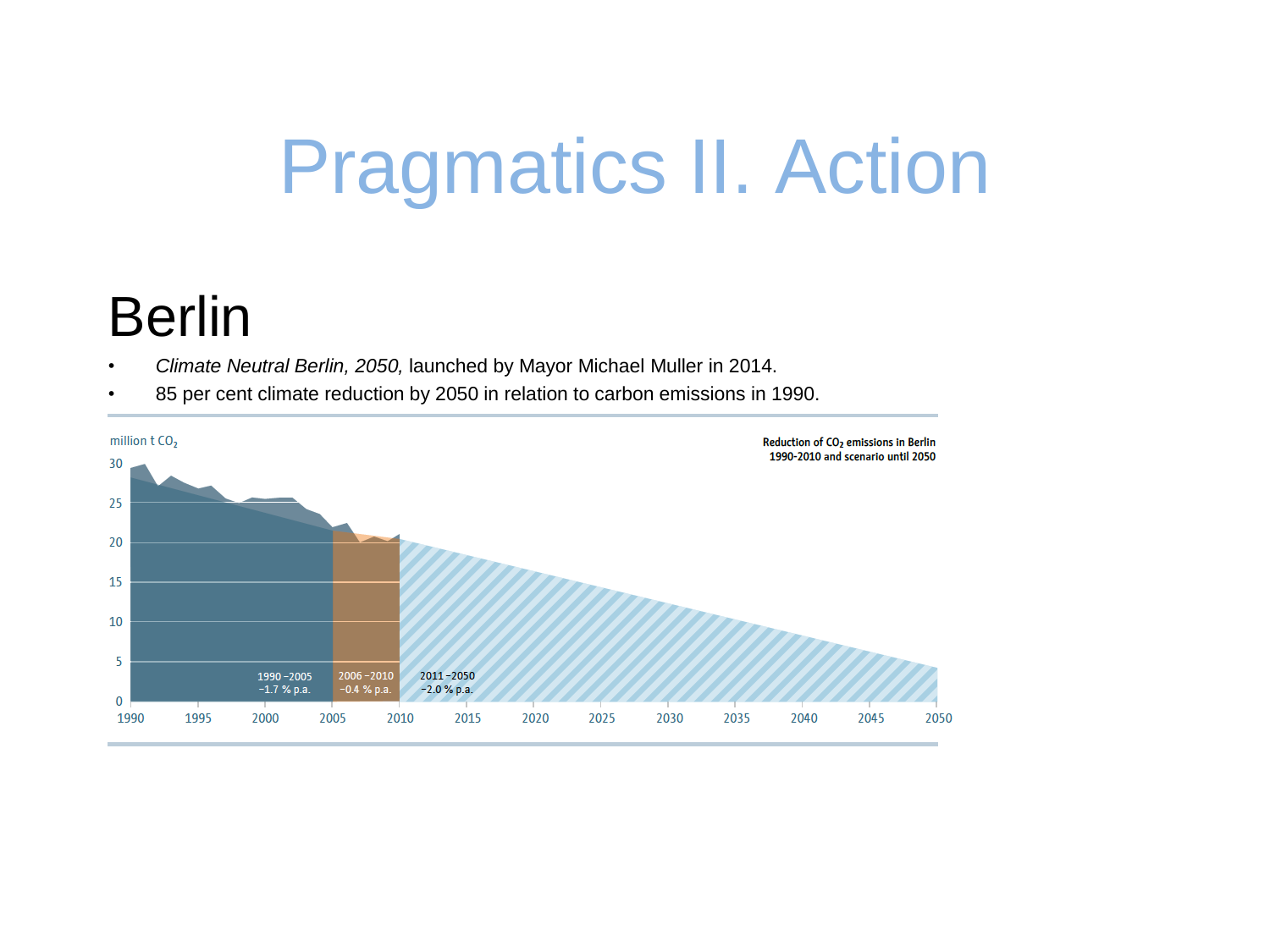# Pragmatics II. Action

# Buenos Aires

•*Adaptation and Mitigation Climate Change Law* was approved in the City Legislature in September 2011.

•Flooding: tunnels; early warning system.

#### •Transport: bicycles

As of 2013 the city had laid over 110km of protected bicycle lanes and is planning to lay another 100km. They are increasingly transforming the inner city to give priority to pedestrians and cyclists at the expense of vehicles. In 2013 there was 31 free bike stations, 80,000 users making 5,000 daily trips, parking in 2,816 street bike spaces.



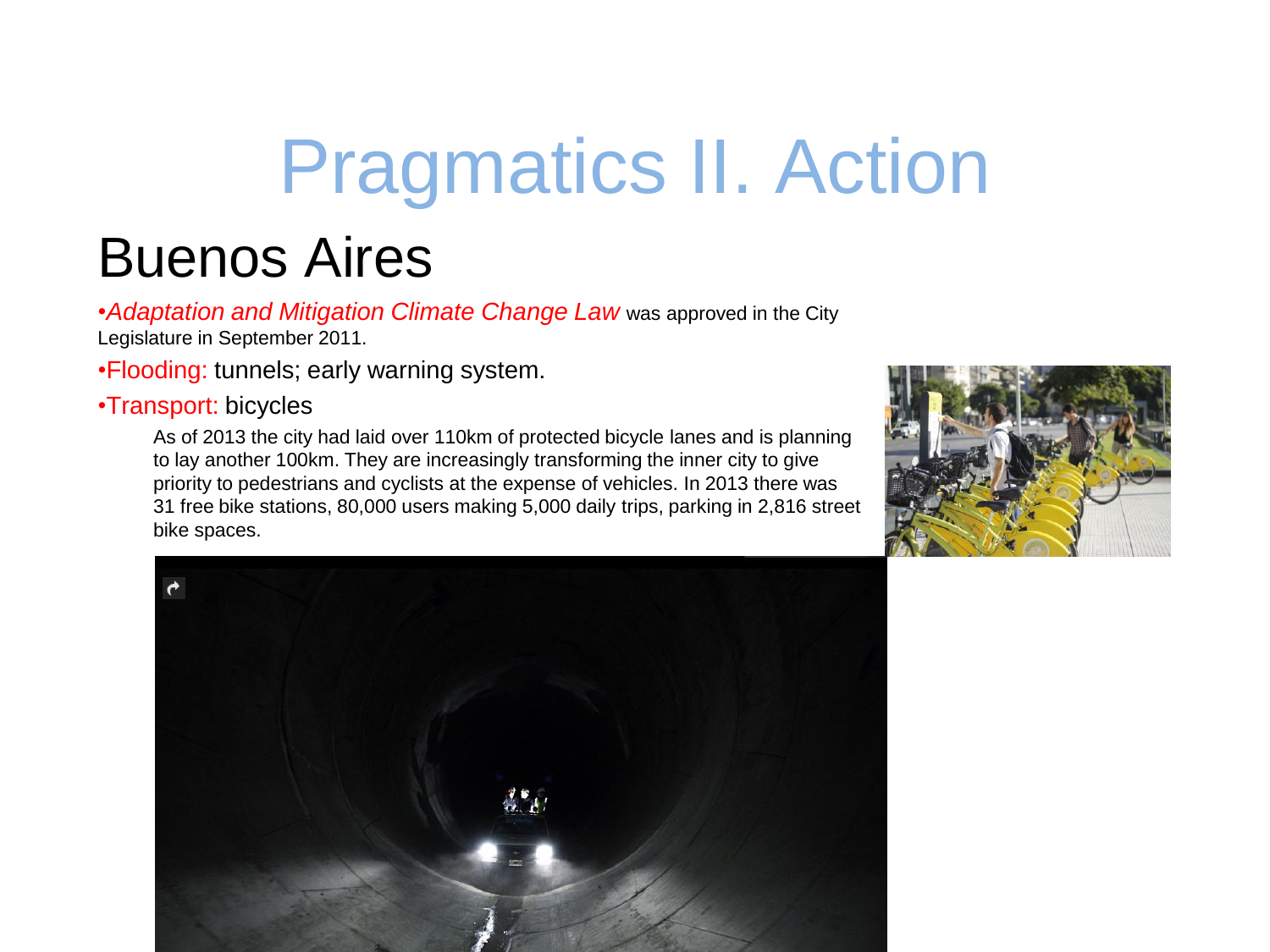# Pragmatics II. Action

# Johannesburg

•Policies: *Climate Change Adaptation Plan (2009)*

•Transport *Rea Vaya* Bus Rapid Transit system

'Corridors of Freedom'

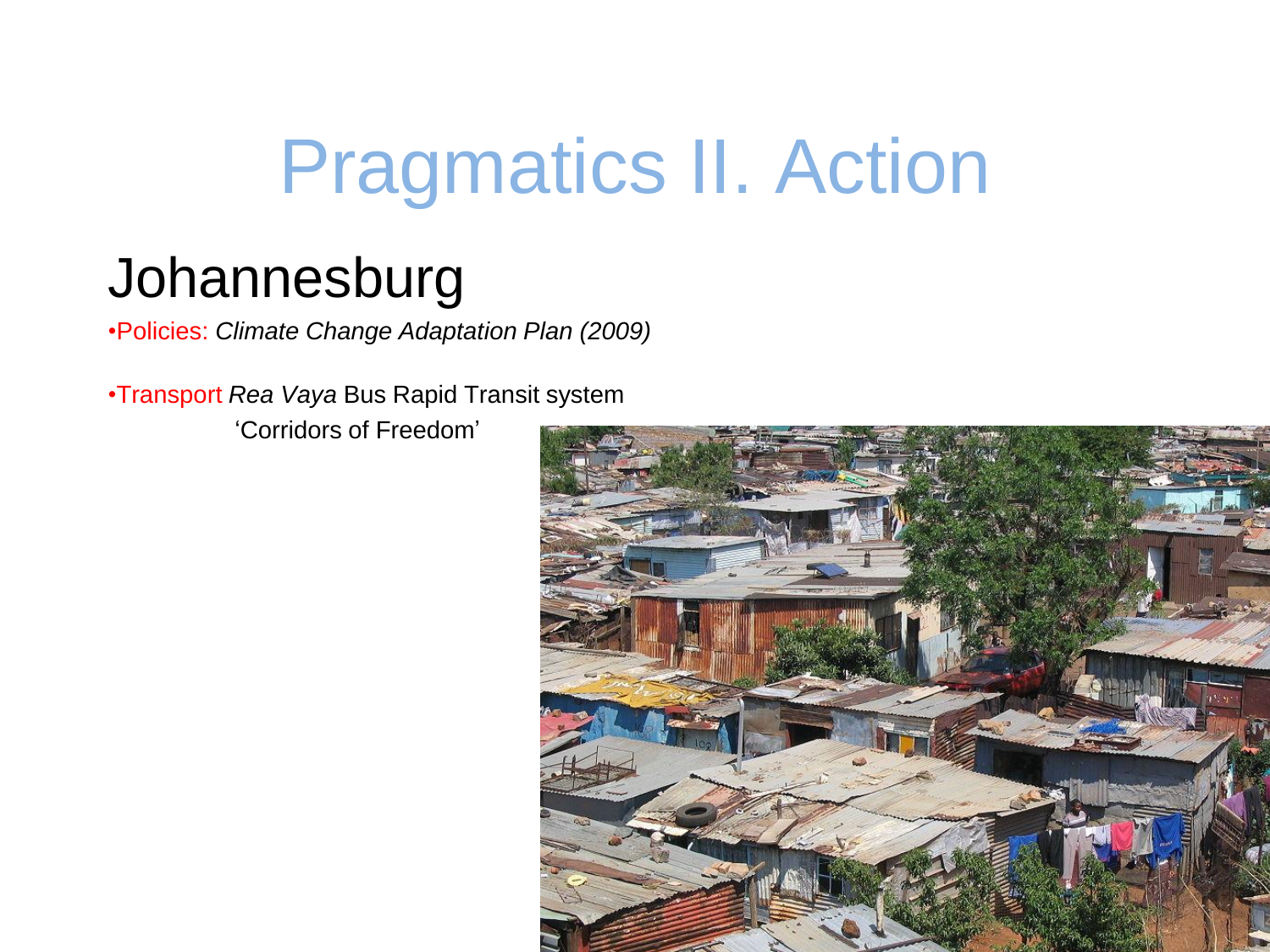# What makes for a good city?

• What considerations should be included in claims about what makes a city good?

How do we know when a 'good thing' is not just a fashion statement?

- How do we know what makes us good? What capabilities should we focus upon?
- What should be done to make our cities better? What should we do in practice?
- How can we judge what is good?

What is the basis of the judgment, and who judges?

• How can we know when we are achieving the good? How can we measure what we are judging?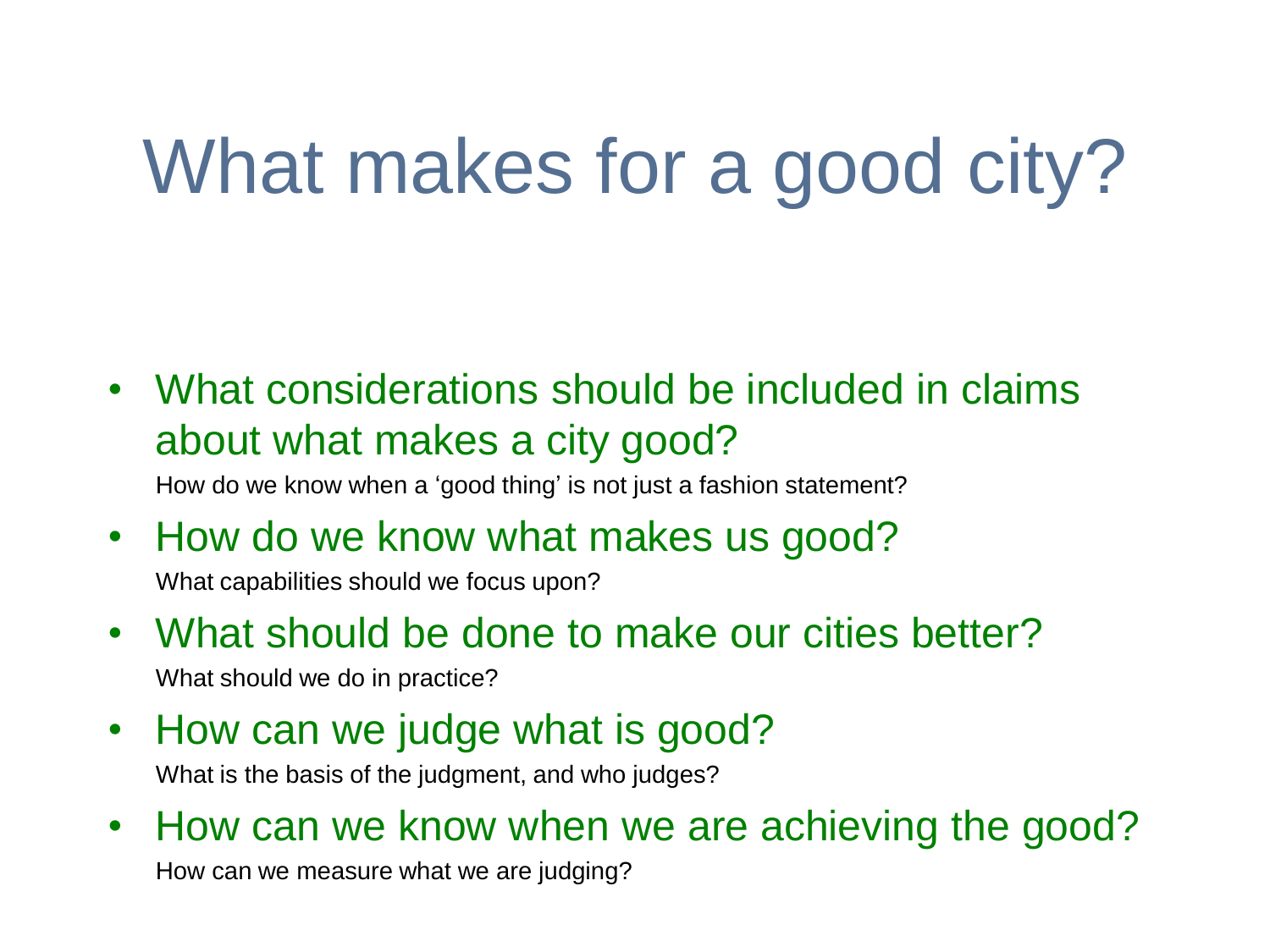# **CIRCLES of SOCIAL LIFE**

### *What considerations should be included in claims about what makes a city good?* How do we know when a 'good thing' is not just a fashion statement?



# A FRAMEWORK

### **DOMAINS OF THE SOCIAL**

Good<br>Highly Satisfactory<br>Satisfactory

Vibrant

**Highly Unsatisfactory** 

Jnsatisfactory

**Basic** 

#### **ECONOMICS**

**Production & Resourcing** Exchange & Transfer **Accounting & Regulation** Consumption & Use Labour & Welfare Technology & Infrastructure Wealth & Distribution

#### **POLITICS**

Organization & Governance Law & Justice Communication & Critique Representation & Negotiation Security & Accord Dialogue & Reconciliation Ethics & Accountability

#### **ECOLOGY**

Materials & Energy Water & Air Flora & Fauna **Habitat & Settlements** Built-form & Transport Embodiment & Sustenance

> Identity & Engagement **Creativity & Recreation** Memory & Projection Belief & Meaning Gender & Generations Enquiry & Learning Wellbeing & Health

Emission & Waste **CULTURE**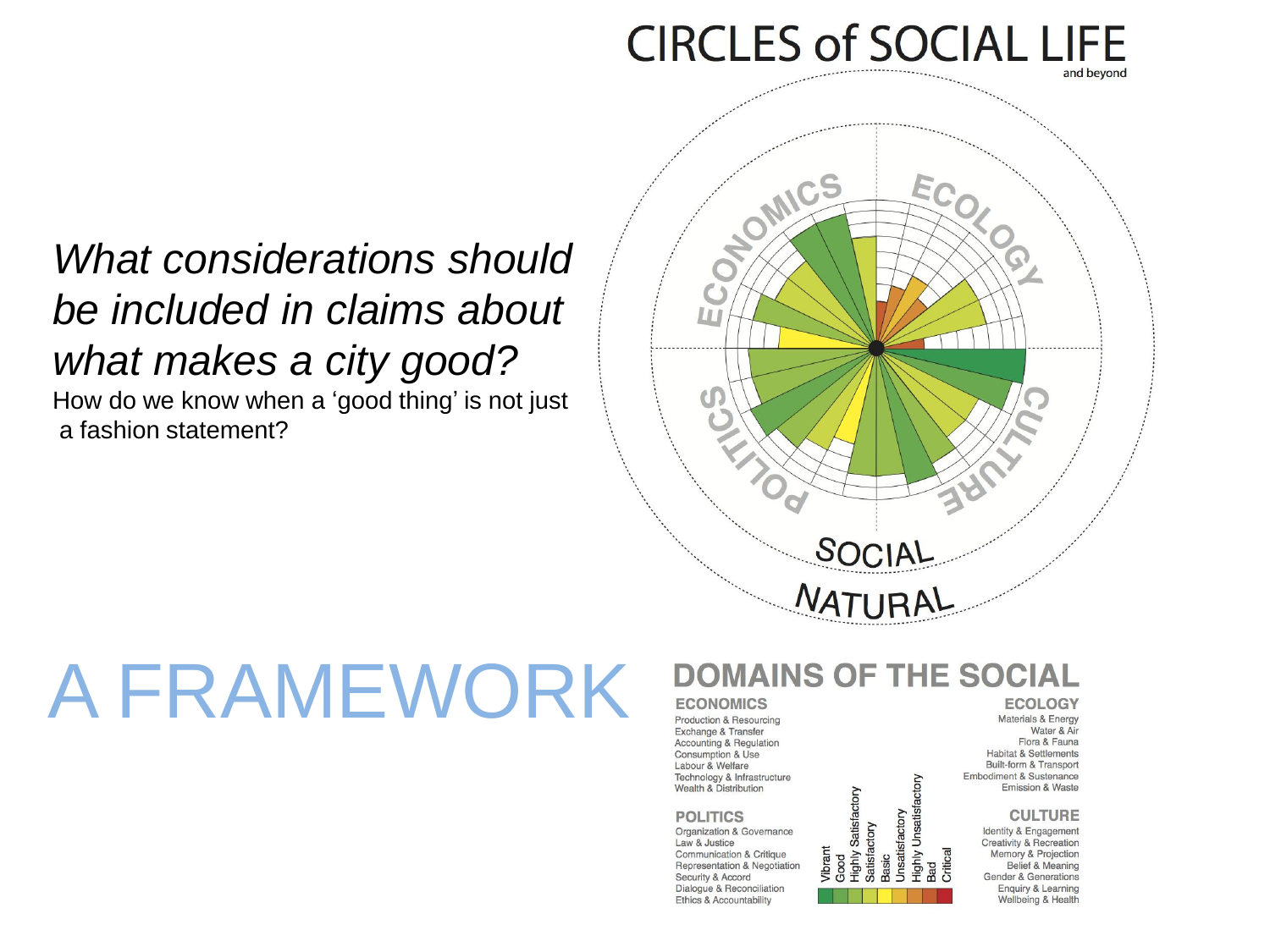### *How do we know what makes us good?*

# Social Capabilities for Making a Good City

1. Adaptability The ability The ability to adapt to change, including adapting to changes An An adaptable city

A liveable city

A smart city A learning city A knowledge city

4. Reconciliation The capability to reconcile destructive or negative differences A peaceful city

A secure city

- A caring city
- 6. Resilience An inclusive city The flexibility to recover and flourish in the face of social forces A resilient city A sharing city An inclusive city
- 7. Sustainability The capacity to endure over time, through enhancing the A sustainable city

brought about by external forces that threaten the sustainability of conditions of liveability and security.

2. Learning The capacity to seek knowledge, learn and use that understanding for enhancing social life.

3. Liveability **A** knowledge city The life-skills and milieu that allow for living in ways that enhance wellbeing. Liveability includes having the resources to secure social life for all across the various aspects of human security, both in an embodied sense and an existential sense.

> across the boundaries of continuing and flourishing positive social differences.

5. Relationality The capacity to relate to others and to nature in a meaningful way. This includes the capacity to love, to feel compassion, to care.

that threaten basic conditions of social life.

conditions of social and natural flourishing.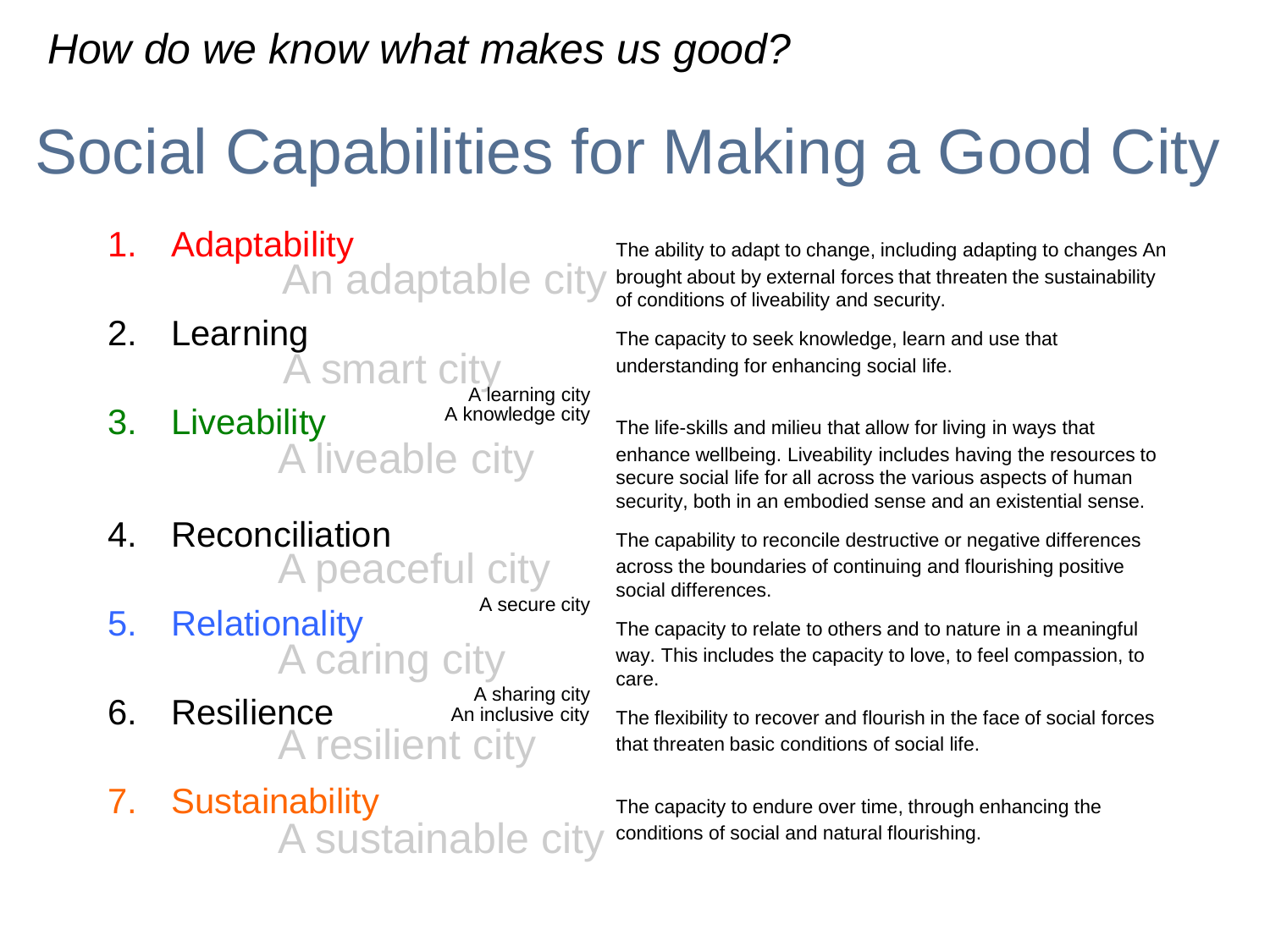*How do we know what makes us good?*

# Social Capabilities for Making a Good City

# A caring city A sustainable city A resilient city An adaptable city Johannesburg Buenos Aires Berlin A sustainable city A liveable city A learning city

A sustainable city An innovative city An inclusive city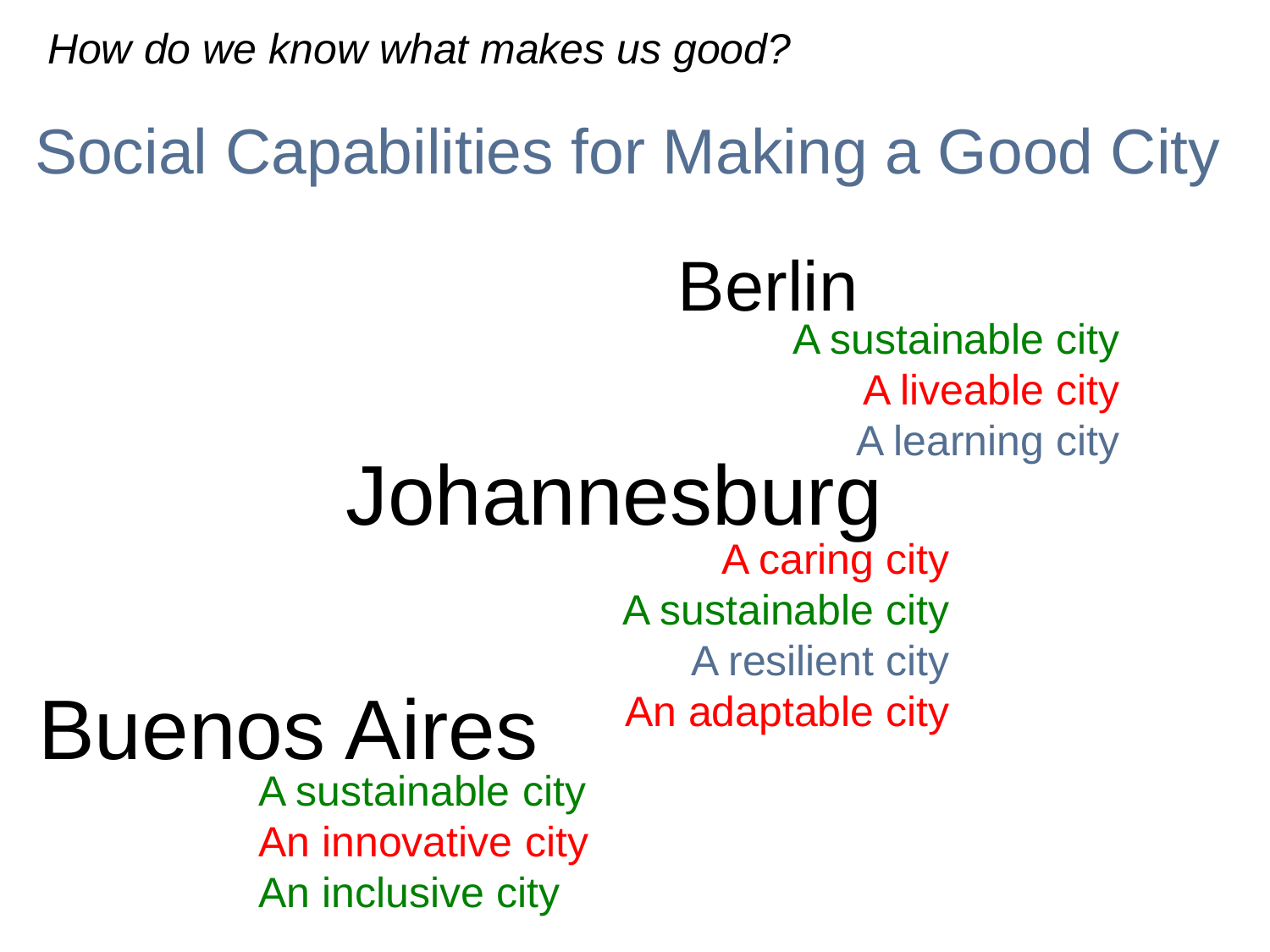## *What should we do in practice?*

In adapting actively to climate change, cities should consider action across all domains of social life based on a precautionary or 'no regrets' principle based on an ethics of care:

### *Ecology*

•As well as choosing technical responses that enhance climate change adaptation, cities should seek to generate deeper and more integrated relationships with nature, both inside the city and beyond urban boundaries. This is to move to an understanding of our embeddedness within nature and away from dominion over it.

### *Economics*

•Urban development should be based on an economy organised around negotiated social needs over and above conventional production-driven economics.

### *Politics*

•In adapting to climate change, cities should begin now to develop a clear vision and an integrated adaptation plan through a dialogue between expert deliberation and committed municipal and civic involvement. The agreed adaptation strategy should be embedded in all policy-making.

### *Culture*

.

•In developing climate adaptation responses, cities should treat the process as one of deep cultural engagement involving broad cultural issues of social learning, symbolism, visualisation, aesthetics, and well-being. This includes recognizing that urban citizens live in natural-cultural regions, not in 'built islands'.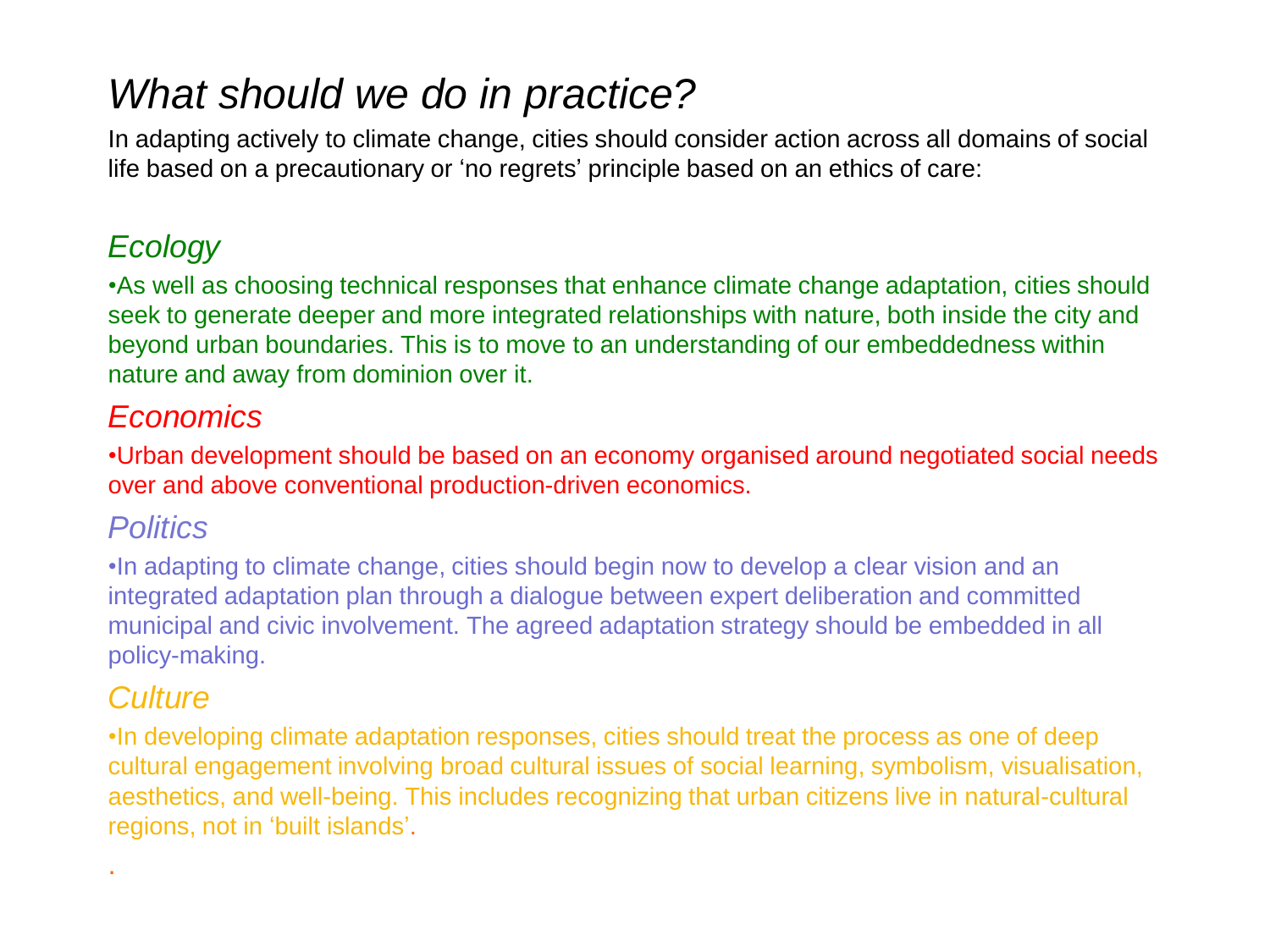From pragmatics to principles and passions …

And back again*,*  with *No Regrets*